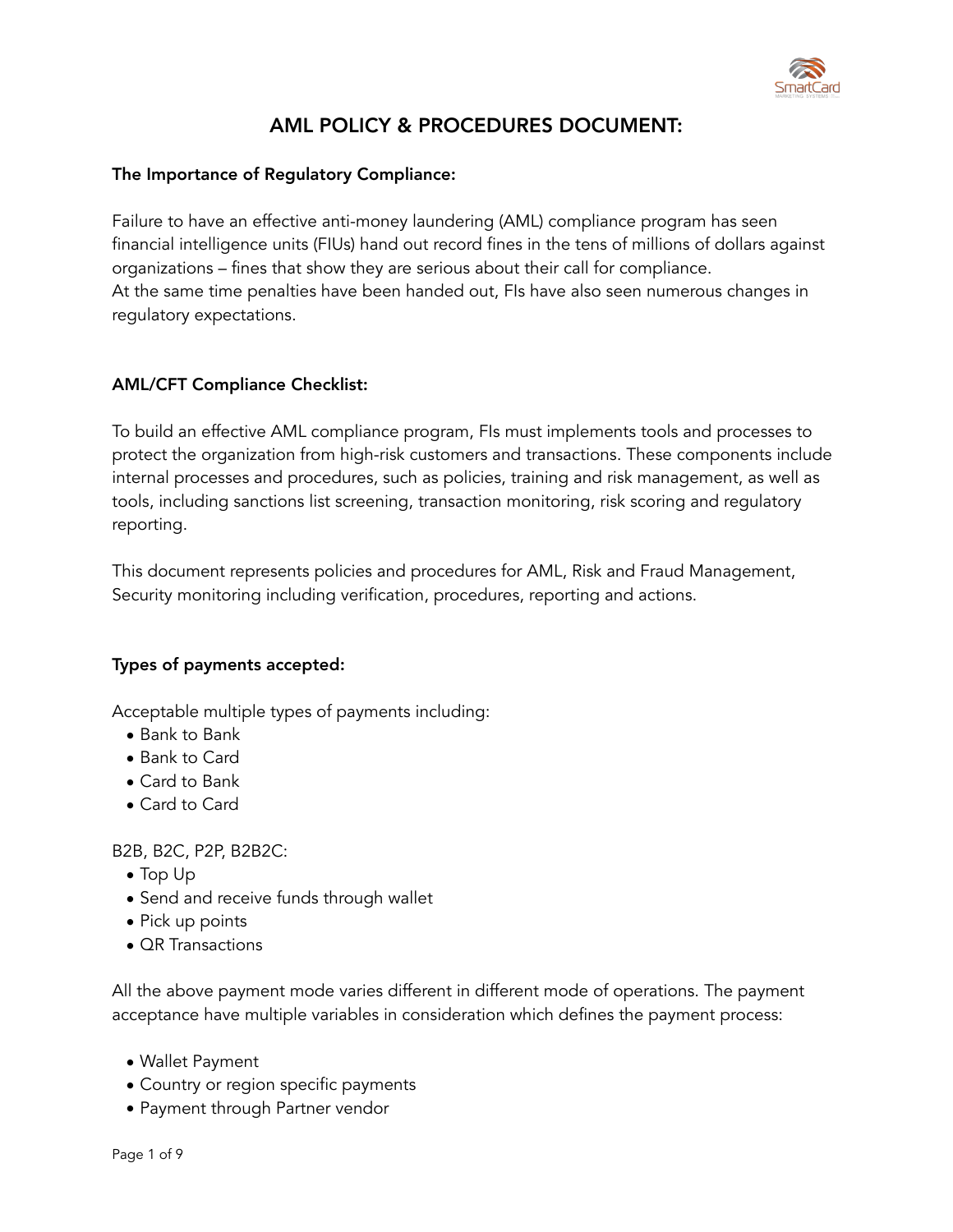

Partnership Types:

- MSB & Payment Rails (E-Commerce / Brick & Mortar / Delivery)
- PSP
- PF
- Banks / Credit Unions / Trusts

## Countries and how we adopt:

As a technology provider & aggregator of different payment partners, we align to the need of our clients (Partner Vendors, Merchants, Businesses & Individuals) as per the region of their operations. Our payment partners have unique MSB licenses & payment rails in different countries that enables our clients to execute the last mile payment processing. Our collaboration with multiple Payment Partners & Payment Rails provides support to around 180 + countries providing our clients an easy access and last mile transfer to the countries that they desire and/or are currently operating in.

All the operations including domestic payments and cross-border payment process are carried out on the platform to identify and assign a specific payment partner to our clients as per the region or country of their operations. This simplifies the role of each payment partners and provides a cost effective trade for our clients.

## Vendor Payment partner, Vendor Partner approval process (must be licensed in-country):

- Vendor payment partner & Vendor Partner
	- Vendor Payment Partner: These are existing payment network with MSB license and payment rails in specific Countries and territories. The MSB license & payment rails allows onboarding on countries, territories and regions that the Payment partner has presence in. Each payment partner has a network of countries and regions allowing Pay-in and Pay-out in these countries. Vendor payment partner may be a Bank, Financial Institutions, Card Processor, PoS Technology solution partner and others.
	- Vendor Partner: Vendor Partners are enterprises and organizations which aims at catering payment services in a specific country or region. Vendor partners may have a network of merchants, businesses or individuals needing payment services for domestic and international remittance services.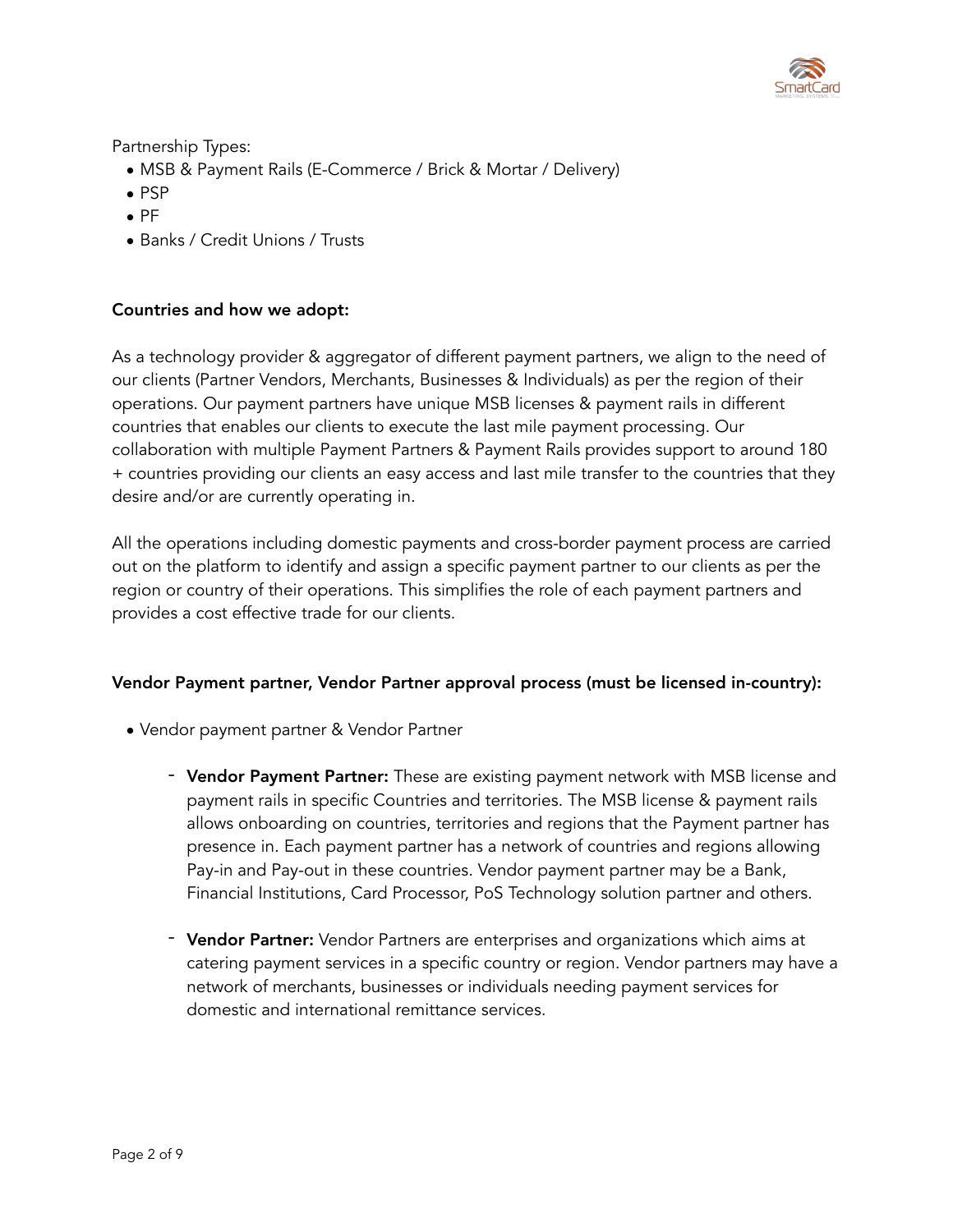

# • Third party services for constant monitoring:

- KYC & KYB:
	- Each partner, merchant and business undergoes KYC and KYB as a vetting process for onboarding
	- The verification and authentication process is carried out at two levels.
		- a. Level one of verification is done by our company
		- b. Level two verification takes place when we assign a payment partner. The payment partner have their own verification model and documents are provided by us to the payment partner.
	- We also monitor the global compliance watch list through fully automated, and comprehensive data collection for PEP, Global Watch Lists / Sanctions, and Adverse Media. Our state-of-the-art, AI-driven system examines 13 important criteria to deliver the most sophisticated name-matching that captures all critical & crucial data points.
- AML on business / Individual
	- We have third party AML verification process allowing us to verify the AML for Individual and business in more than 230+ countries and territories.

## Reg Tech:

- We facilitates delivery of regulatory requirements in a most efficient and effective manner. This features allows our partners to be future ready on any specific regulatory requirements.

## Registration processes:

#### Merchant Onboarding process:

Merchant Onboards on the our platform either directly or through our Vendor Partners (through references or known source or service providers). While the process for both onboarding remains same at the later stage, the initial stage differs for both the processes.

- Through a Vendor Partner :
	- When a merchant onboards through a payment partner, the merchant has to enter a unique partner key which is provided by the Vendor partner at the time of registration. This allows us to monitor the vendor partners merchant onboarding providing the merchant with the Payment partner aligned with each Vendor partner. Since the payment partner is already assigned to the Vendor partner, all the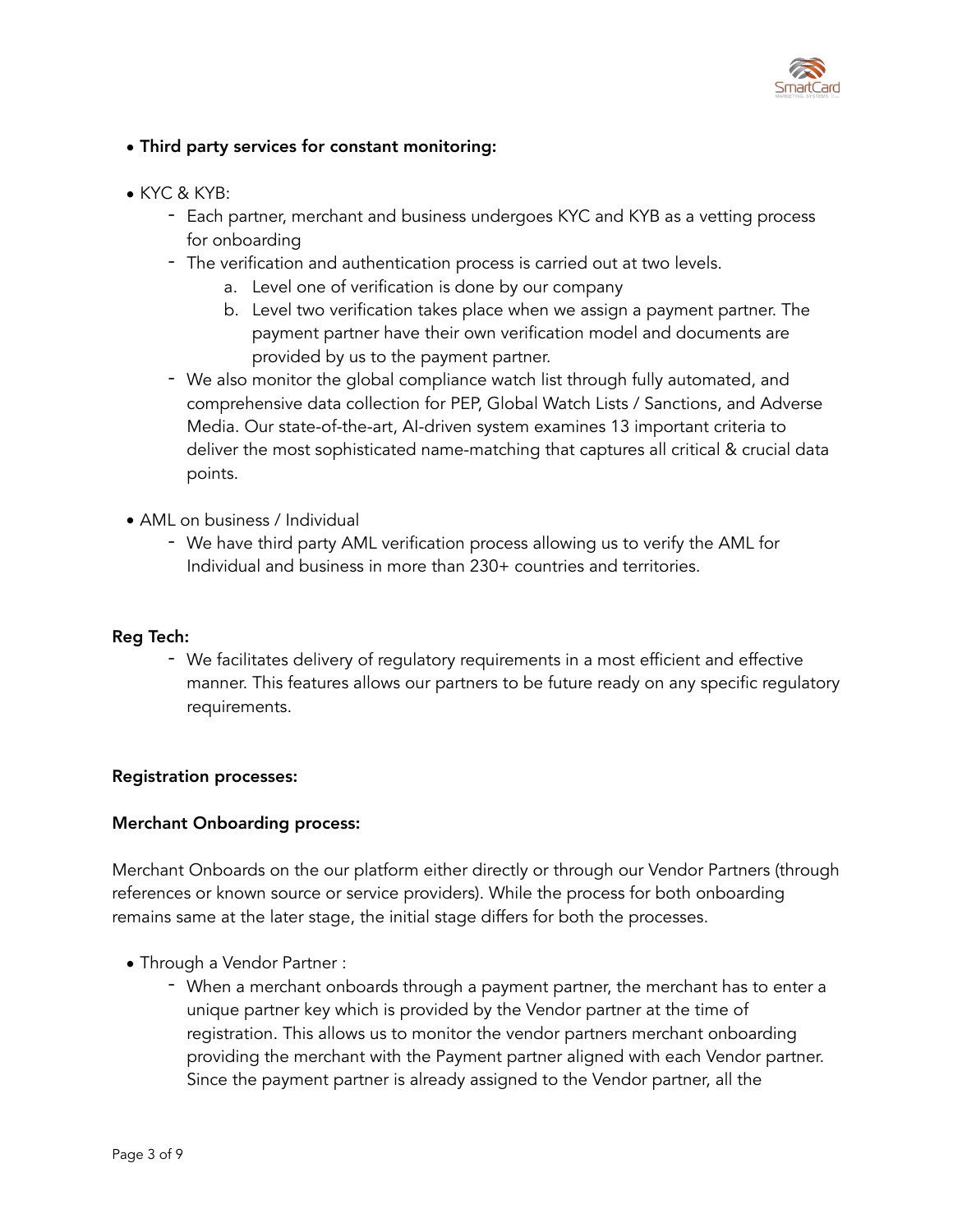

merchants under the Vendor partner automatically gets assigned to the payment partner.

- Each Vendor Partner has different set of requirements, special rates, days of settlement, pick up points and customized turn around time for the transactions and the benefits of these features are provided to the Merchants they onboard.
- Without a Vendor Partner :
	- When a merchant onboards without a Vendor Partner, the fee structure may differ from the one assigned through a partner
	- In this case assignment of the payment partner will is done by us.
- Onboarding Process:

The onboarding process for merchant will remain the same apart from the above difference. In either case of merchant onboarded through or without a payment partner, the documents required for the onboarding process will be standard. The onboarding process has multiple steps and the process includes:

- Onboarding documentation requirement
- eKYC & eKYB
- Video eKYC if required.
- AML self and business

On successful authentication our platform logins are assigned to the merchant. Merchant can now operate the platform functions and is set as a merchant on the system.

# Businesses Onboarding process:

Businesses onboards on our platform only through our registered Vendor Partners or Merchants. This is to ensure that we only provide access to valid businesses associated with our Merchants or Partners.

- Businesses onboarding on the systems are required to enter a unique Merchant key while registration. This key lists the individual to the merchant. All the features and benefits along with the payment partners assigned to the merchants or vendor partner can be availed by the businesses.
- Onboarding Process:

The onboarding process for individual will require to register and upload the necessary documents and follow steps:

- Onboarding documentation requirement
- eKYC
- eKYB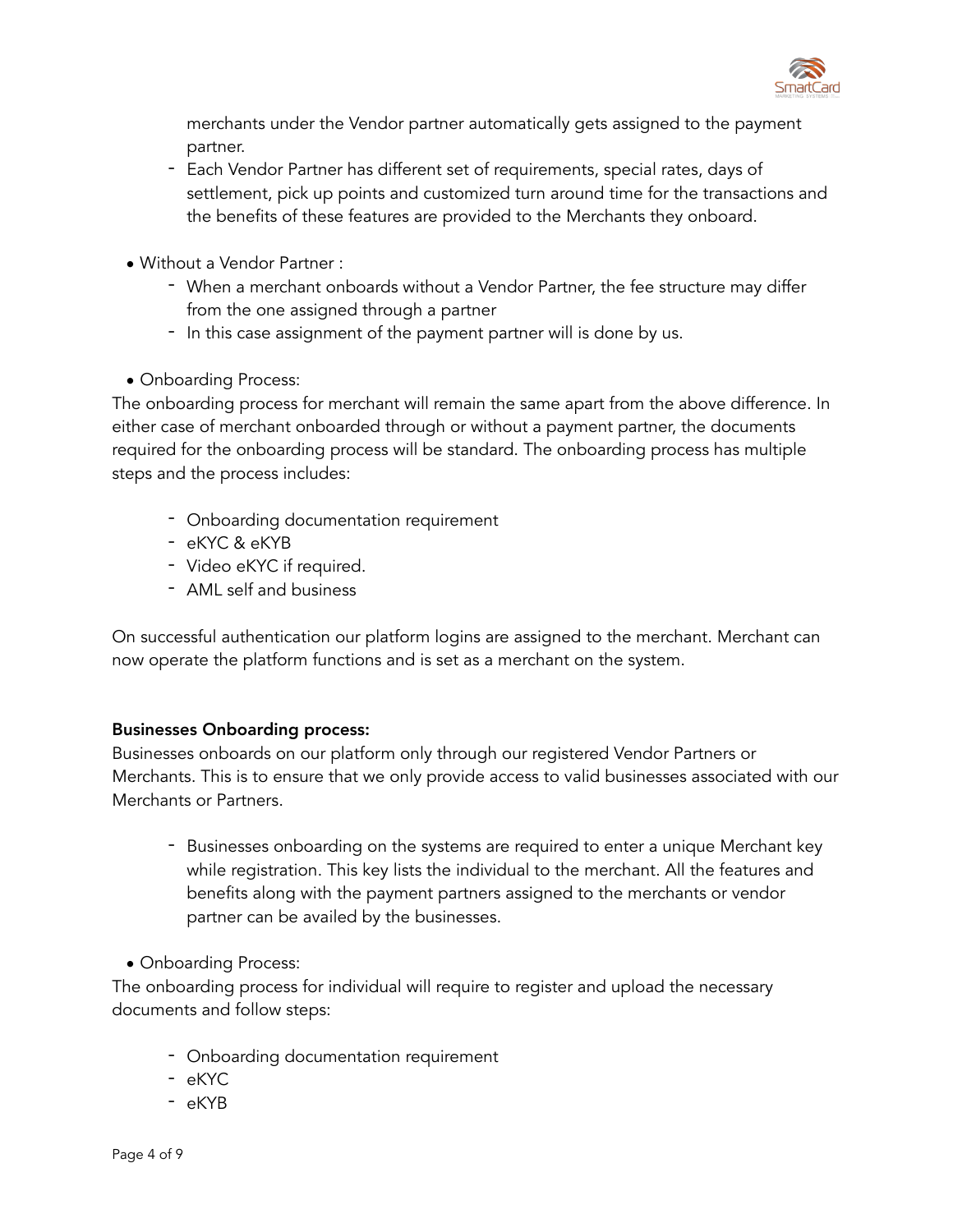

- Video eKYC if required.
- AML self & Business

On successfully authentication, our platform logins are assigned to the businesses. Business can now operate the platform functions and is set as a merchant on the system.

#### Individual Onboarding process:

Individual Onboards on our platform only through our registered Vendor Partners or Merchants. This is to ensure that we only provide access to valid individuals associated with our Merchants or Partners.

- Individual onboarding on the systems are required to enter a unique Merchant key while registration. This key lists the individual to the merchant. All the features and benefits along with the payment partners assigned to the merchants or vendor partner can be availed by the individual.
- Onboarding Process:

The onboarding process for individual will require to register and upload the necessary documents and follow steps:

- Onboarding documentation requirement
- eKYC
- Video eKYC if required.
- AML self

On successfully authentication, our platform logins are assigned to the Individuals. Individual can now operate the platform functions and is set as a merchant on the system.

## Onboarding Steps & Process (for Merchants, Businesses & Individuals):

- Unique Key: Unique key is required while filling in the form. This will vary for Merchants registering on the platform directly.
- Phone & Email Verification: We do both phone and email verification through OTP which is sent to the merchants and Individuals.
- Onboarding documentation requirement: Standard onboarding documents are required to be uploaded while doing the registration.
- eKYC: Documents captured during the process are authenticated through a third party system at our end.
- Video eKYC: Videos of each individual is captured during this process. We ensure to capture live motion images to ensure the documents are captured in the live environment. Phone, Email, Geo Tagging & IP is captured along with a Ten second video. All the documents captured are saved in our secured vault and authenticated by the support team.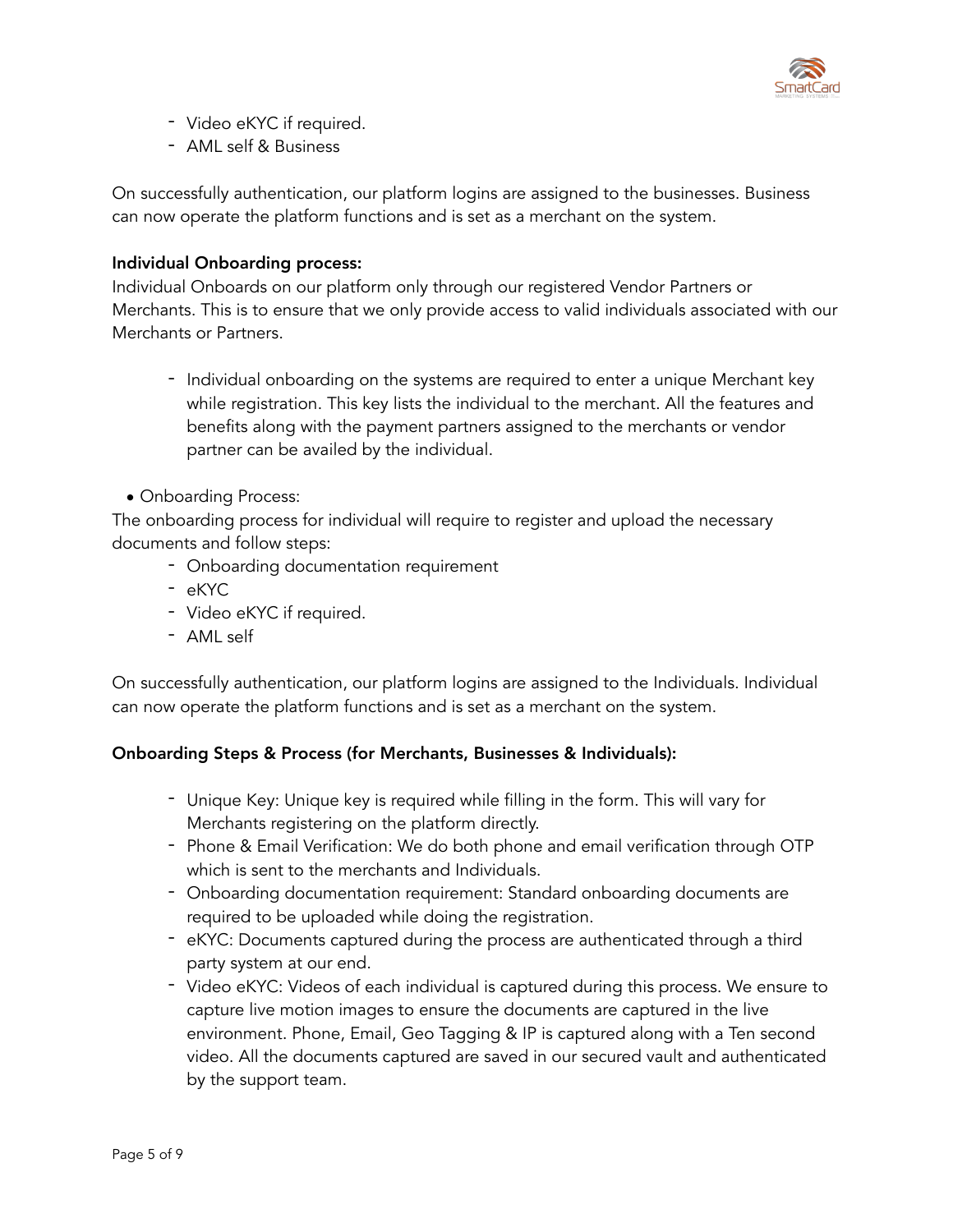

Important note: Apart from the onboarding and authentication of the documents at our end, the documents are also verified by the payment partner. Only if all the aspects of onboarding is met, is when the access is provided to the Merchants or Individuals.

#### Payment partners:

- We work with multiple MSB's, Payment Rails and Card networks globally.
- These payment partners have MSB License and Payment rails in multiple countries.
- With our unique partnership with these payment partners, we are able to onboard in more than 50+ countries and able to do Pay-in and pay-out in 180+ countries
- Our partnership allows us to onboard in major continents, North America, Latin America, Africa, Europe, Asia including China.
- We have capability to integrate multiple payment partners allowing us to ensure new partnerships that our Vendor partners are strategically alliance with.

#### Process and monitoring:

- While we work on monitoring the activities and ensuring smooth flow of the system through our third party monitoring system, each payment partner also have their own monitoring system
- This makes the platform extremely secure from any fraudulent transactions or activities.
- The monitoring starts right from the process of onboarding to the transactions and completion of these transactions.
- While the onboarding documents of either of our Vendor Partners, Merchants, Businesses or Individuals are verified by our company. These Documents are also verified by our Payment Partners.

#### Process for ongoing monitoring:

- OTP Mobile
- Address
- KYC on Business
- AML on business / Individual
- Reg Tech
- Expired document
- Suspicious activity
- If the address does not match the address on license or otherwise Reason for nonaddress matching
- Flagging a client Advise our partners Suspend the account, reach out to the client, steps to be taken.
- Utility bills must be less than 2 month old
- If the person is not primary of those services, Ex. Parents bill need confirmation from parents / consent or proof from the parties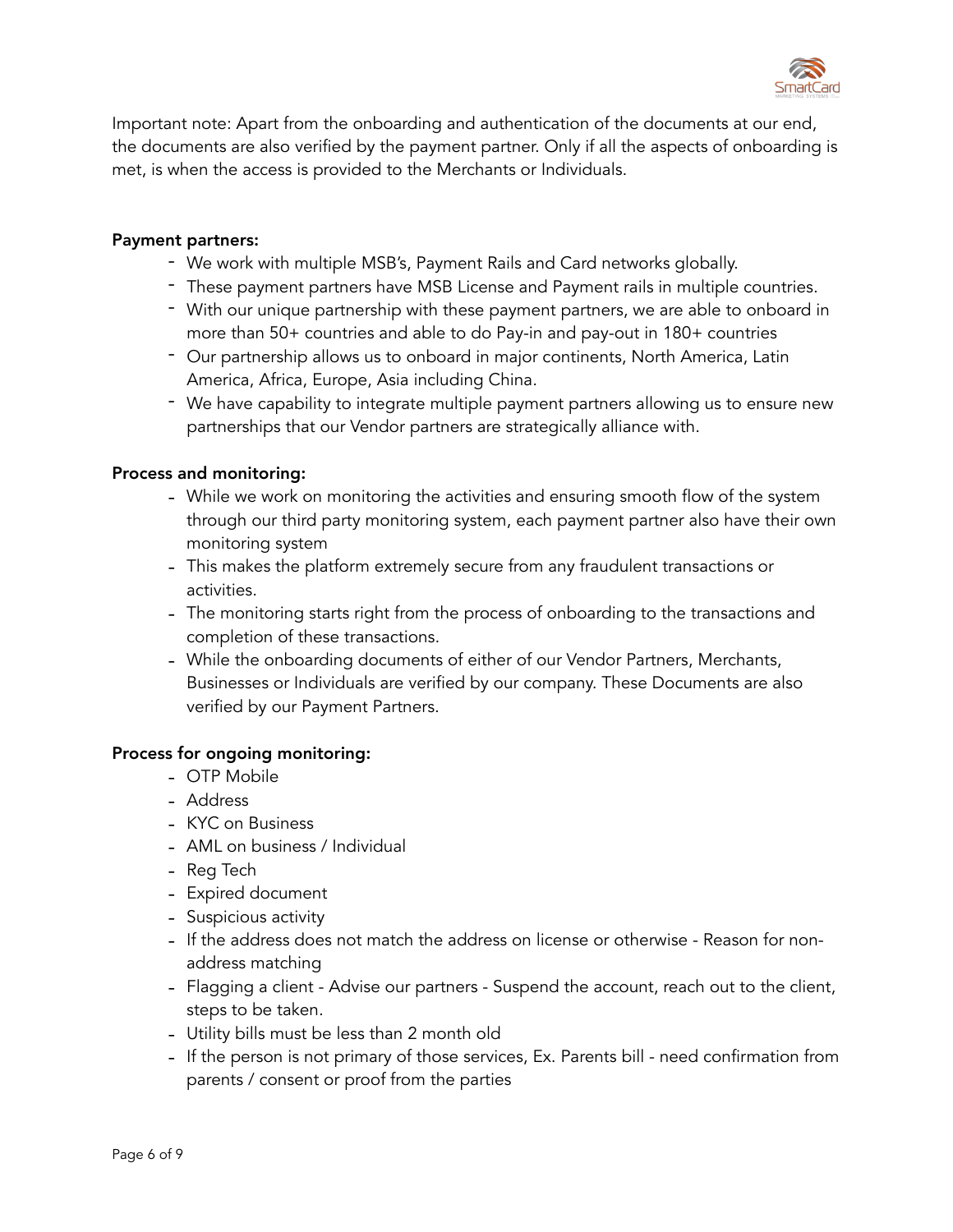

## Documents Checklist & Instructions:

- Bank Statement: shall not be less than 90 days from the date of registration
- Utility Bills: shall not be less than 90 days from the date of registration
- Govt documents: All government documents shall be more than 6 months older from the time of registration.
- Govt. Documents expiry: shall not have expiry older than 6 months
- In case of expiry of any document is less than 4 months then a notification is sent and the Partner, Merchant, Business or Individual are requested to submit the documents within a stipulated period of two weeks from the date of suck notification. In case if the dates of such notification is lapsed, We own the right to temporarily deactivate the account until the documents are resubmitted.
- We keep all the digital documents of non active accounts for a period of Five years from the date of their last transaction or activity on the platform.
- For Active accounts, we manage these documents for a period of 10 Years
- Inactive accounts: Clients whose accounts has zero activity for a period of 12 months, We send notifications to their email. This notification is sen every 3 months to verify the clients response. In case of no response after 2nd attempt of reaching the clients, their account is temporarily suspended

#### Country Specific document requirements:

- Documents requirements for countries like China & Guyana are required to be submitted. The list shall be mentioned on the platform
- Purchase/invoice and confirmation delivery codes are required as proof for settlement

## Beneficiary:

- Beneficiary added by the client (Vendor Partner, Merchant, Businesses or Individuals) are vetted on the platform for security reasons.
- All beneficiary has to submits following documents as a proof for vetting process for smooth transactional flow.
- Businesses shall provide their business registrations govt. documents, the individuals photo id proof and address proof.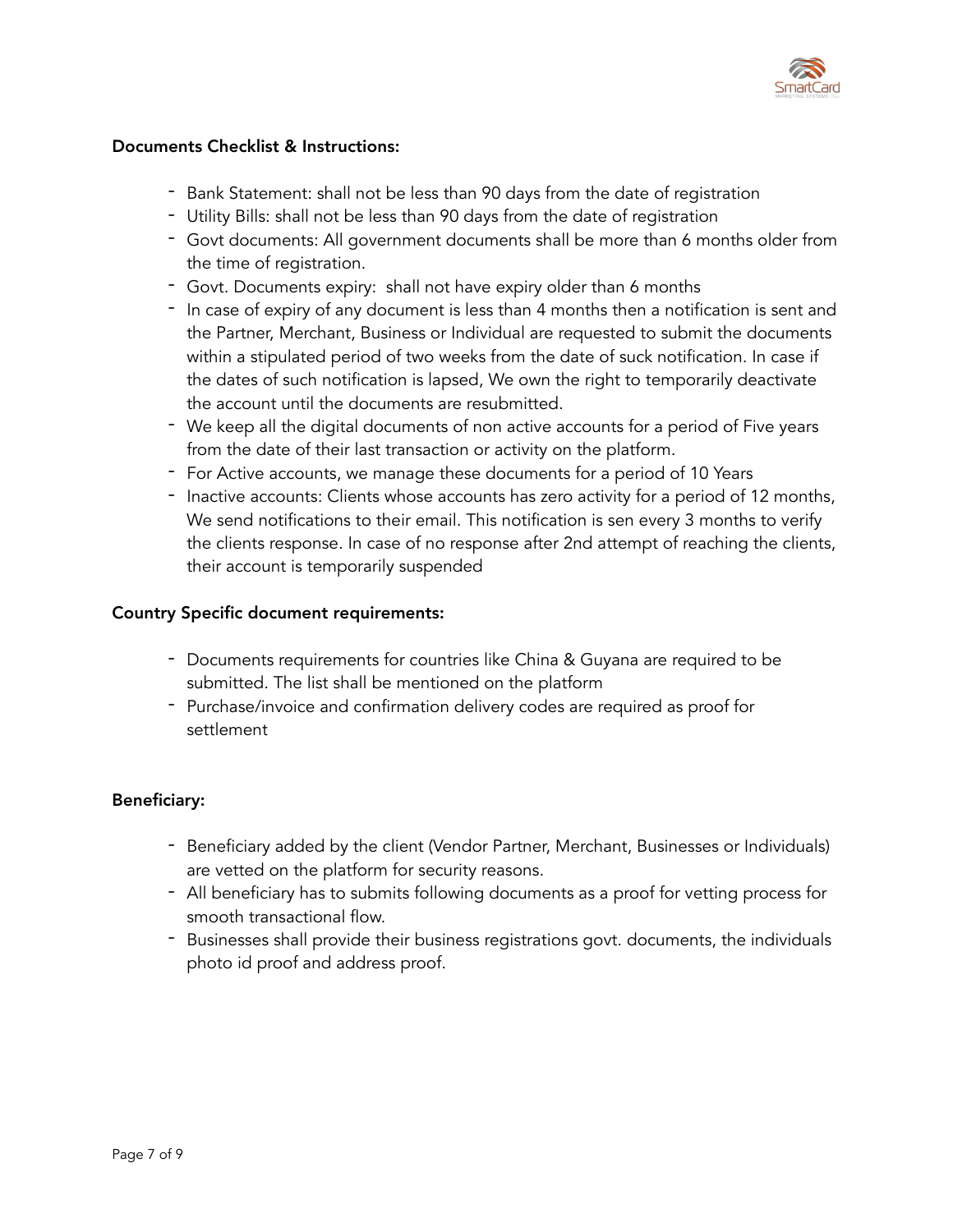

# Transactions Limits:

We monitor the transaction and have automated limits set to monitor monetary threshold defined by regional government bodies:

- Frequency Limit: We monitor the transactions which are recurring and the amount of these recurring transactions. A limit is set for each transaction beyond which there is a notification shared with the client.
- Threshold Verification Limit: Transactions which are beyond the threshold limit are flagged for additional documentation. Once the additional documents as defined by regions or countries are approved, the transaction is set in motion. In case if the additional documentations are not provided in a stipulated time frame, the transaction will not be executed.

## What is an AML Officer?

In order to oversee internal anti money laundering policies and remain compliant with important regulations, banks, credit unions and similar financial institutions are required to appoint an AML Officer, also known as an Anti Money Laundering Officer.

As part of the fight against financial crime, governments across the world require their financial institutions to put in place anti money laundering compliance programs. Implementing AML legislation can be challenging: in the United States, for example, the Bank Secrecy Act (BSA), introduced in 1970, has been amended by numerous subsequent laws, including the Patriot Act. Practically, this means US financial institutions must navigate an increasingly complicated BSA compliance landscape, often involving a significant administrative burden and serious legal consequences. To achieve compliance, it is often necessary to appoint an AML

Compliance Officer: a principal figure responsible for overseeing the effective development and implementation of their institution's AML program. A vitally important role within a financial institution, senior management should consider the following factors when selecting an AML Officer.

## What Does an AML Compliance Officer Do?

While all employees should be aware of their company's **AML policy**, the AML Compliance Officer is responsible for its implementation at an institutional level. An Anti Money Laundering Officer's primary professional focus falls on the internal systems and controls that their institution puts in place to help detect, monitor and report money laundering activities to the authorities. Their job is to ensure that their institution is not exposed to criminal risk, and does not inadvertently facilitate financial crime.